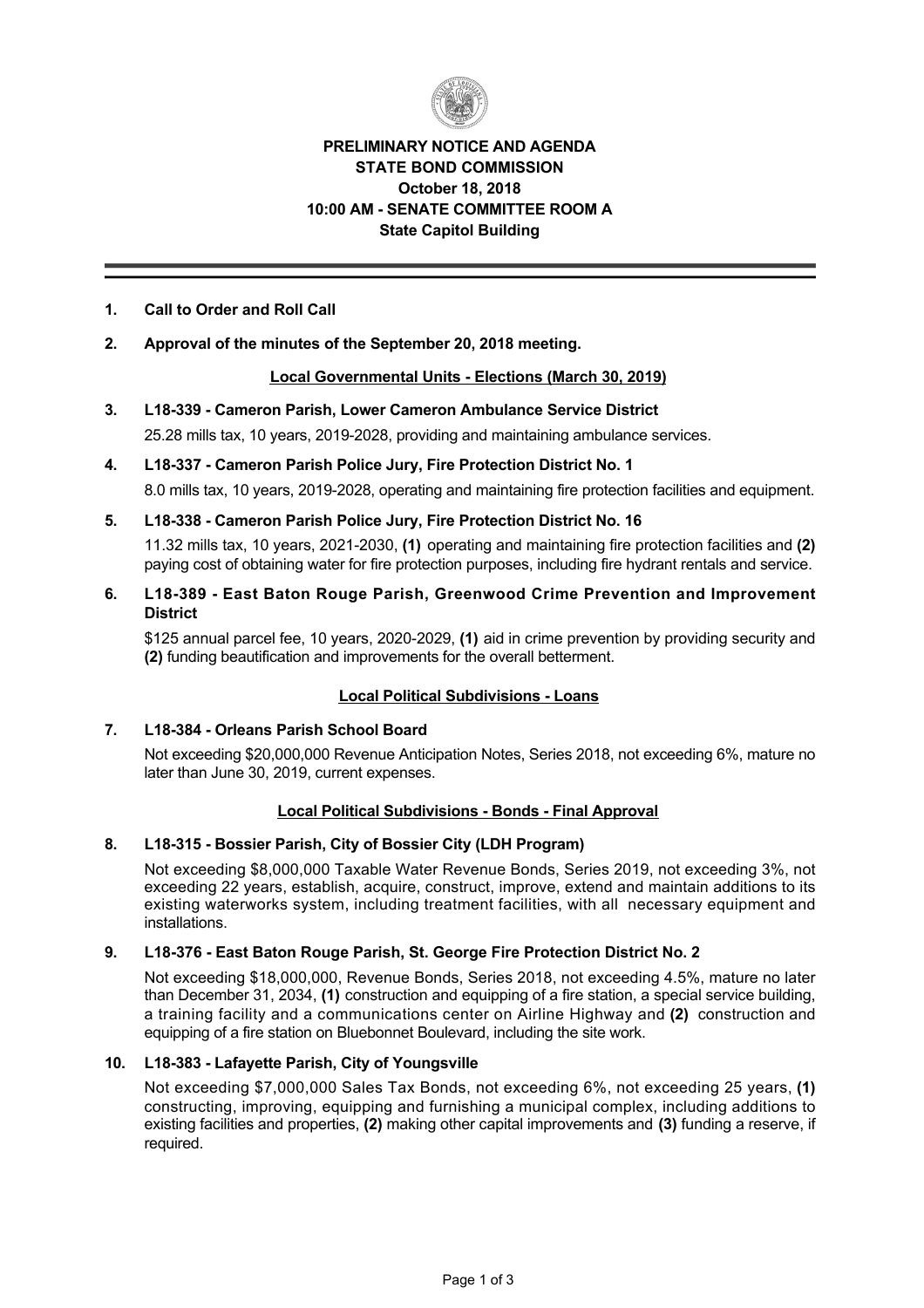## **11. L18385 Ouachita Parish, City of West Monroe**

Not exceeding \$11,245,000 Sales Tax Bonds, in one or more series, not exceeding 6%, not exceeding 20 years, **(1)** approximately \$2,580,000 Refunding Bonds, refunding Sales Tax Bonds, Series 2007 and **(2)** approximately \$8,665,000 Revenue Bonds, capital improvements.

## **12. L18387 Rapides Parish, Sewerage District No. 2 (DEQ Project)**

Not exceeding \$2,485,000 Taxable Sewer Revenue Bonds or other evidences of indebtedness, in one or more series, not exceeding 0.95%, not exceeding 22 years, constructing, acquiring, equipping, extending and/or improving the wastewater collection, treatment and disposal system.

## **13. L18382 St. James Parish, Hospital Service District No. 1**

Not exceeding \$8,000,000 Hospital Revenue Bonds, in one or more series, not exceeding 6%, not exceeding 30 years, **(1)** constructing and improving hospital facilities including renovating, equipping and furnishing said facilities whether new or existing and **(2)** funding a reserve fund, if required.

## **14. L18386 St. Tammany Parish, Hospital Service District No. 2**

Not exceeding \$9,200,000 General Obligation Refunding Bonds, in one or more series, not exceeding 4%, mature no later than March 1, 2029, refunding all or a portion of General Obligation Bonds, Series 2009.

## **15. L17410A Vermilion Parish, Village of Maurice**

**(1)** Not exceeding \$2,762,000 Water Revenue Bonds, not exceeding 3.25%, not exceeding 40 years, constructing and acquiring improvements, extensions and replacements to the waterworks system, including appurtenant equipment, fixtures and accessories; **(2)** Not exceeding \$2,762,000 Taxable Bond Anticipation Notes, not exceeding 2.45%, not exceeding 2 years, interim financing.

## **Colleges and Universities**

#### **16. S18029 Board of Supervisors of Louisiana State University and Agricultural and Mechanical College**

Approval of a Facilities Lease Agreement between the Board of Supervisors of Louisiana State University and Agricultural and Mechanical College and Bengal Village LLC providing for the lease of a student housing facility known as Bengal Village located on the campus of LSU-Eunice.

## **State Agencies, Boards and Commissions**

## 17. **S18-027 - Louisiana Housing Corporation (Progress Park Project)**

Not exceeding \$3,500,000 Multifamily Housing Revenue Bonds (Volume Cap), in one or more series, not exceeding 12%, not exceeding 40 years, acquisition, construction, rehabilitation and equipping of a 48-unit multifamily housing facility in Baton Rouge.

## **Political Subdivisions - Bonds**

## 18. S18-030 - Louisiana Community Development Authority (City of Walker-City Hall Project)

Not exceeding \$10,000,000 Revenue Bonds, in one or more series, not exceeding 6%, not exceeding 30 years, **(1)** acquisition, construction, equipping and furnishing of a building to serve as City Hall and **(2)** funding a reserve fund or purchasing a surety bond, if required.

## **19. S18031 Louisiana Community Development Authority (Terrebonne Parish GOMESA Project)**

Not exceeding \$20,000,000 Revenue Bonds, not exceeding 7%, not exceeding 21 years, **(1)** additions, acquisitions, repairs and/or expansions needed for coastal restoration, protection and for other activities and endeavors permitted under the provisions of GOMESA and **(2)** funding a debt service reserve fund.